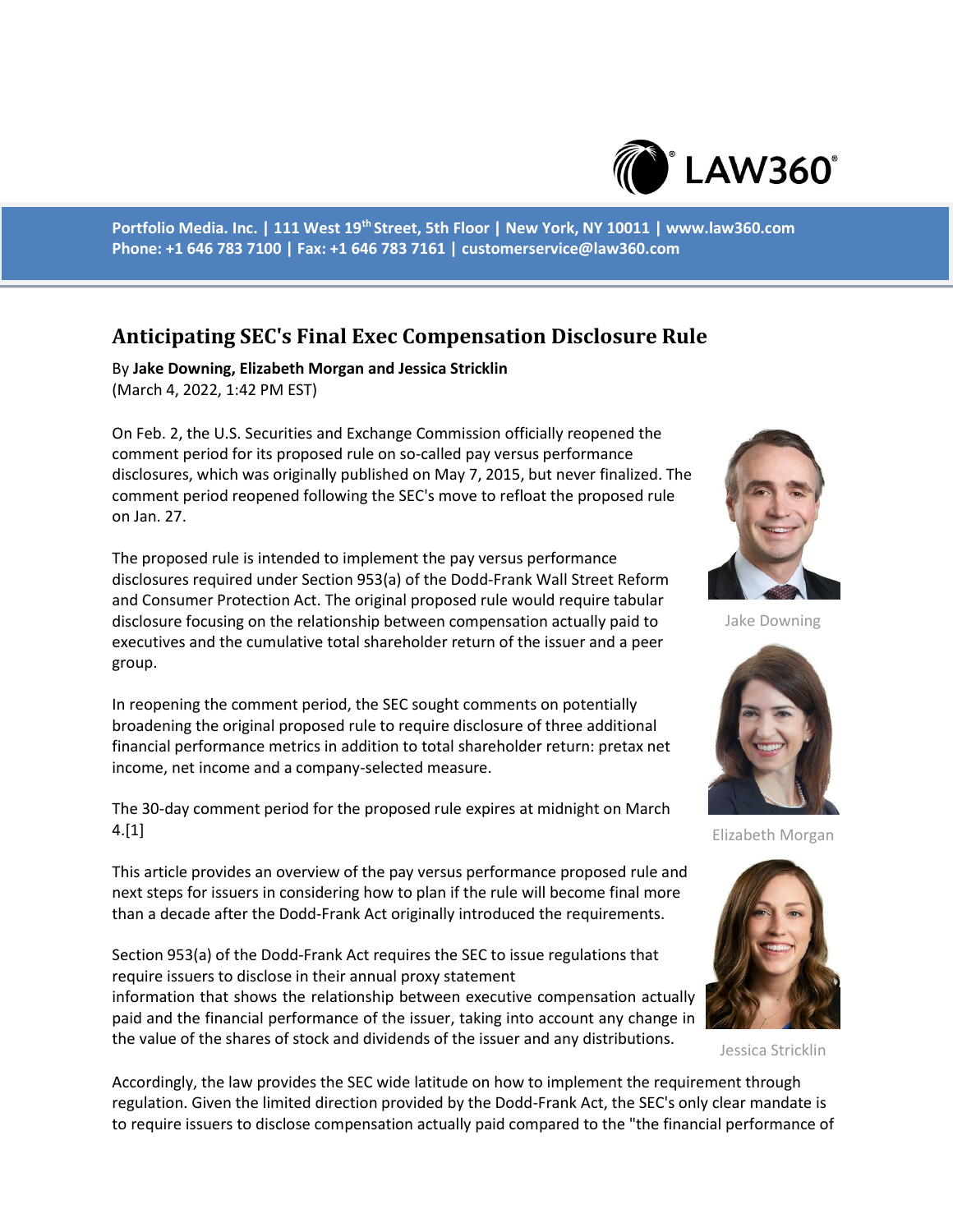the issuer, taking into account any change in the value of the shares of stock and dividends of the issuer and any distributions."

The SEC is left to prescribe, among other things:

- How to value the compensation actually paid;
- When and how often to value the compensation actually paid;
- What method or methods are appropriate for determining the change in value of the issuer's shares; and
- What method or methods are appropriate for comparing the value of the compensation actually paid to the change in value of the issuer's shares.

The proposed rule attempts to address each of these open questions by prescribing a tabular disclosure to be included in the issuer's annual proxy statement. This tabular disclosure would require:

- Summary compensation total for the principal executive officer;
- Compensation actually paid to the principal executive officer;
- Average compensation actually paid to named executive officers who are not the principal executive officer;
- Total shareholder return; and
- Peer group total shareholder return.

The proposed rule requires the above information for the issuer's previous five fiscal years — three in the case of small reporting companies.

Much of the information in the newly required table will come from the existing summary compensation table already included in the annual proxy.

One key distinction includes a requirement that the compensation actually paid to the principal executive officer and other named executive officers have different valuation principles — most importantly, that the value of equity grants are determined on the vesting date instead of the grant date, and the compensation actually paid to named executive officers who are not the principal executive officer are averaged across these executives.

In addition, the actual compensation figures would exclude the actuarial present value of benefits under defined benefit and actuarial pension plans that are not attributable to the applicable year of service. Put another way, the disclosure of compensation actually paid will largely come from existing compensation-related disclosures but will be valued and presented in a different manner.

The key change from existing disclosures then is the requirement to compare these compensation calculations to the issuer's total shareholder return and the total shareholder return of the issuer's peer group. Small reporting companies are currently excluded from disclosing the total shareholder return of their peer group.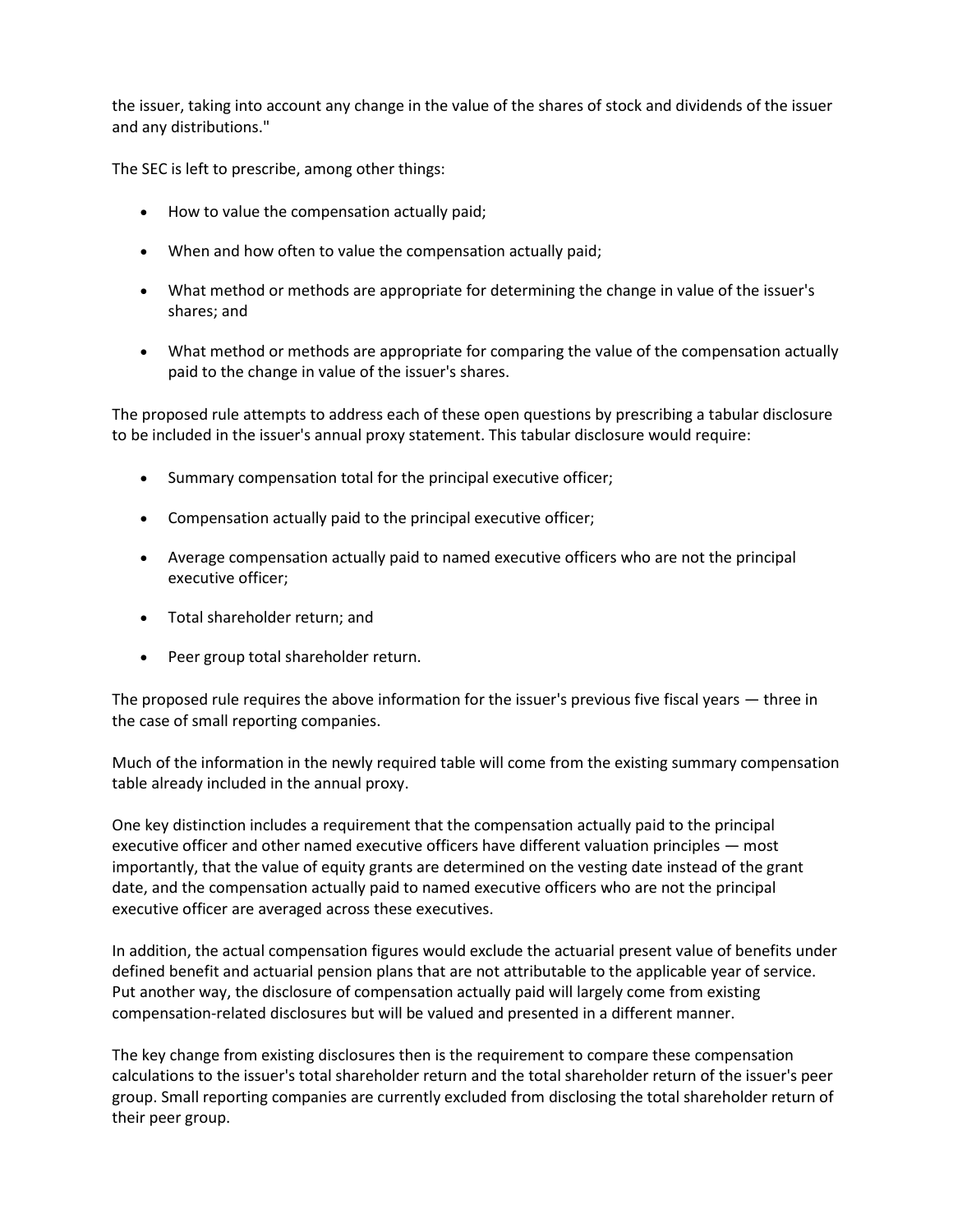For issuers using actual and relative total shareholder return performance metrics, this additional disclosure may align with the issuer's pay practices and be a relatively benign additional disclosure step.

For those using different metrics to measure performance, a tabular comparison of compensation actually paid to a total shareholder return benchmark may understate or overstate how the compensation correlated to the performance benchmarks that the issuer independently determined to be the most important for purposes of measuring issuer performance and paying its executives.

To potentially address the concern of tabular disclosures of pay versus performance that do not align with how the issuer believes performance is best measured, the SEC requested comment in the reopened comment period on whether the following three additional financial performance measures should be included in the table:

- Pretax net income;
- Post-tax net income; and
- An issuer-selected measure that is the most important performance measure used to link compensation actually paid to performance not already included in the table.

If finalized, the tabular disclosure could have as many as five performance measures for issuers to compare actual compensation paid to the principal executive officer and other named executive officers — i.e., actual total shareholder return, relative total shareholder return, pretax net income, post-tax net income and an issuer-selected measure.

The SEC further requested comment on whether to require issuers to provide a separate table ranking their top five performance measures used to link compensation actually paid to issuer performance.

While all of these measures could be reasonably debated as useful comparative figures when reviewing compensation actually paid to the principal executive officer and other named executive officers, requiring the inclusion of all of these in a single table will be costly to prepare.

Also, it is unclear that institutional investors have been requesting this additional detail, and the contemplated presentation could be confusing to investors in terms of showing how executive pay actually related to performance during the covered period.

An area of concern in the request for comments is the SEC's request for feedback on what would be appropriate for issuers to include when disclosing any issuer-specific performance measure. Of particular concern is the SEC's suggestion to potentially require issuers to separately list the five most important performance measures when determining executive compensation.

Requiring this level of detail when disclosing pay versus performance will lead to significant time and expense for the issuer to evaluate how to comply with this disclosure requirement and introduce additional disclosures that go beyond the mandate provided in the Dodd-Frank Act. Issuers would be forced to rank their performance measures for the purpose of completing the newly required table, which is not a common practice.

As we wait for the SEC to react to public comment on the proposed rule, the hope is that the SEC will